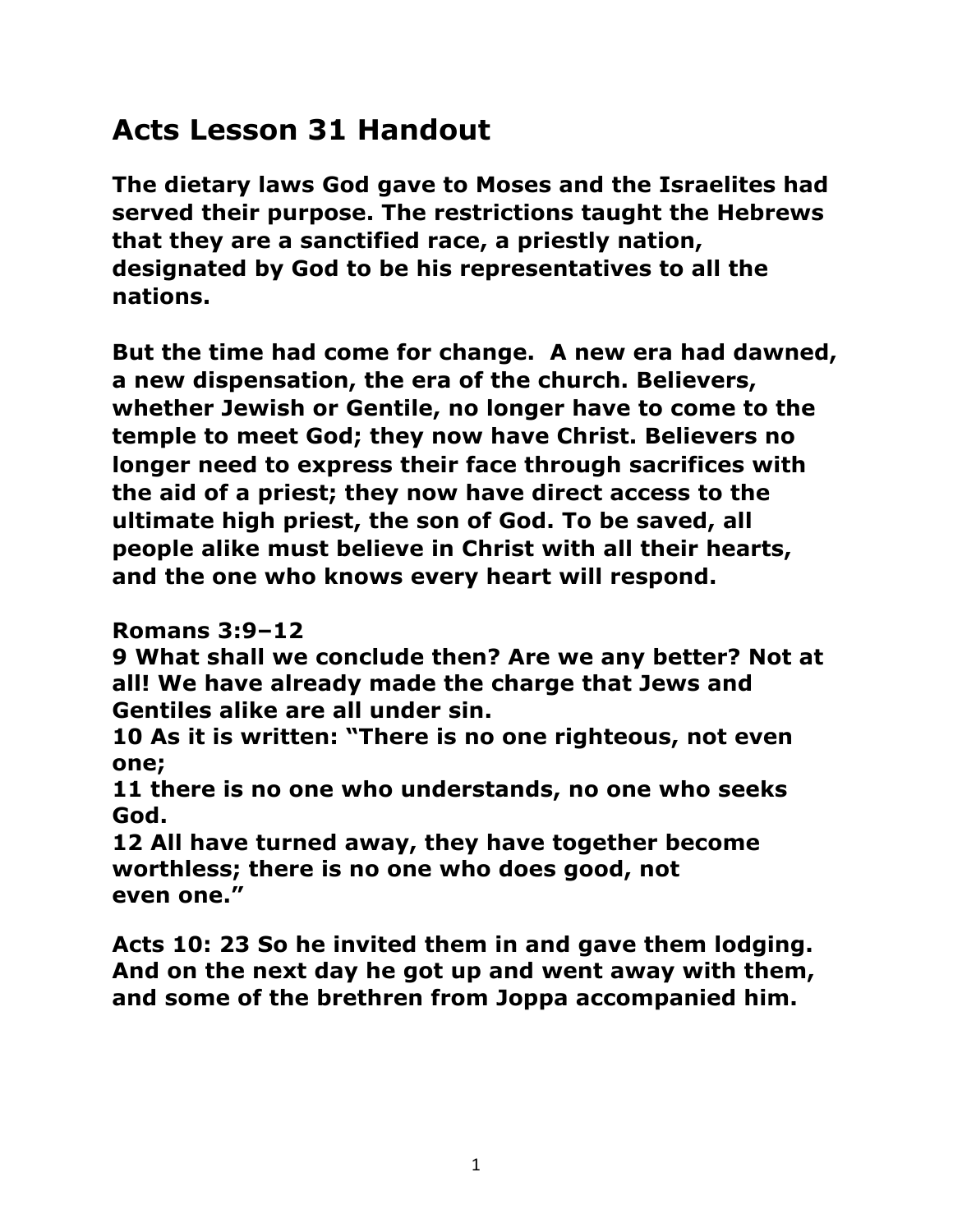

**24 The following day he arrived in Caesarea. Cornelius was expecting them and had called together his relatives and close friends.** 

**25 As Peter entered the house, Cornelius met him and fell at his feet in reverence.** 

**26 But Peter made him get up. "Stand up," he said, "I am only a man myself."** 

**This disease has infiltrated the church. We have arrogant leaders enamored with their power and influence. Instead of making themselves of no reputation like Jesus, they are spending their time making sure everyone knows of their status.** 

**Back at the start of the Reformation, the church had taught that priests were the conduits between man and God. That man had to come to the priests to receive forgiveness of sins and have the grace of God bestowed upon them in the form of blessings. The priests were "men of God."**

**The priests began to think more highly of themselves than they ought. They were enamored by their perceived value. They would sell what was called indulgences where they gave permission to break God's moral law. They would wear expensive clothing and expensive jewelry that indicated their wealth and power in the church.**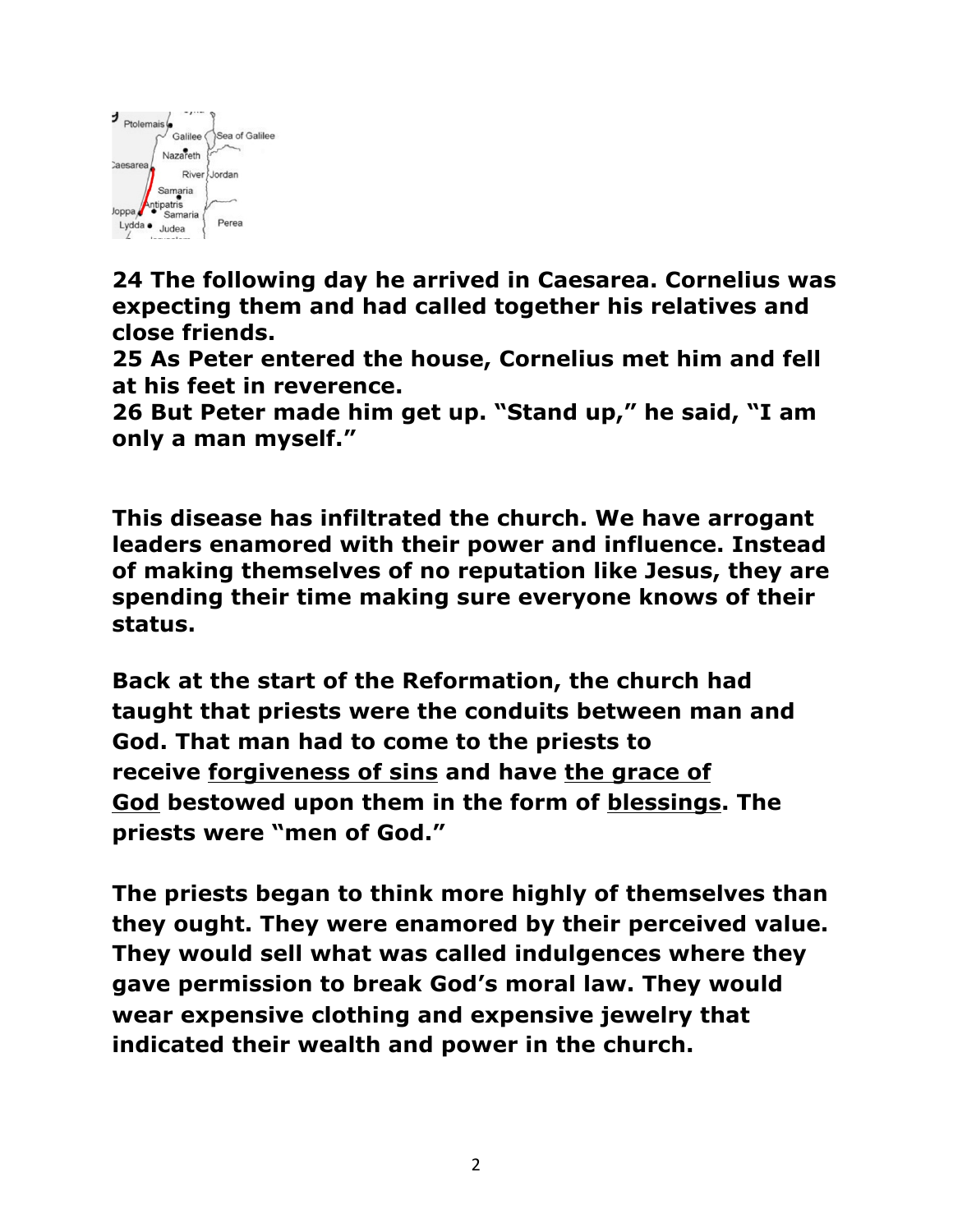**This disease has once again infected the church. It matters not which denomination we belong to. It matters not which doctrine or teaching we adhere to.**

**The world is watching and waiting for men and women of God who are more concerned about how they appear to Jesus than how they look to the crowd. They are yearning to find leaders who are more interested in helping sinners rather than self-interest. They are fed up with tabloid Christianity, hype, and self-promoting Madison Avenue ad campaigns that**



**What can you do to avoid this disease? Here's what Jesus had to say on the subject.**

**The Higher You Rise In Popularity, The More You Must Become A Servant**

**\*\*\*\*\*\*\*\*\*\*\*\*\*\*\*\*\*\*\*\*\*\*\*\*\*\*\***

*MARK 9:33 AFTER THEY ARRIVED AT CAPERNAUM AND SETTLED IN A HOUSE, JESUS ASKED HIS DISCIPLES, "WHAT WERE YOU DISCUSSING OUT ON THE ROAD?" 34 BUT THEY DIDN'T ANSWER, BECAUSE THEY HAD BEEN*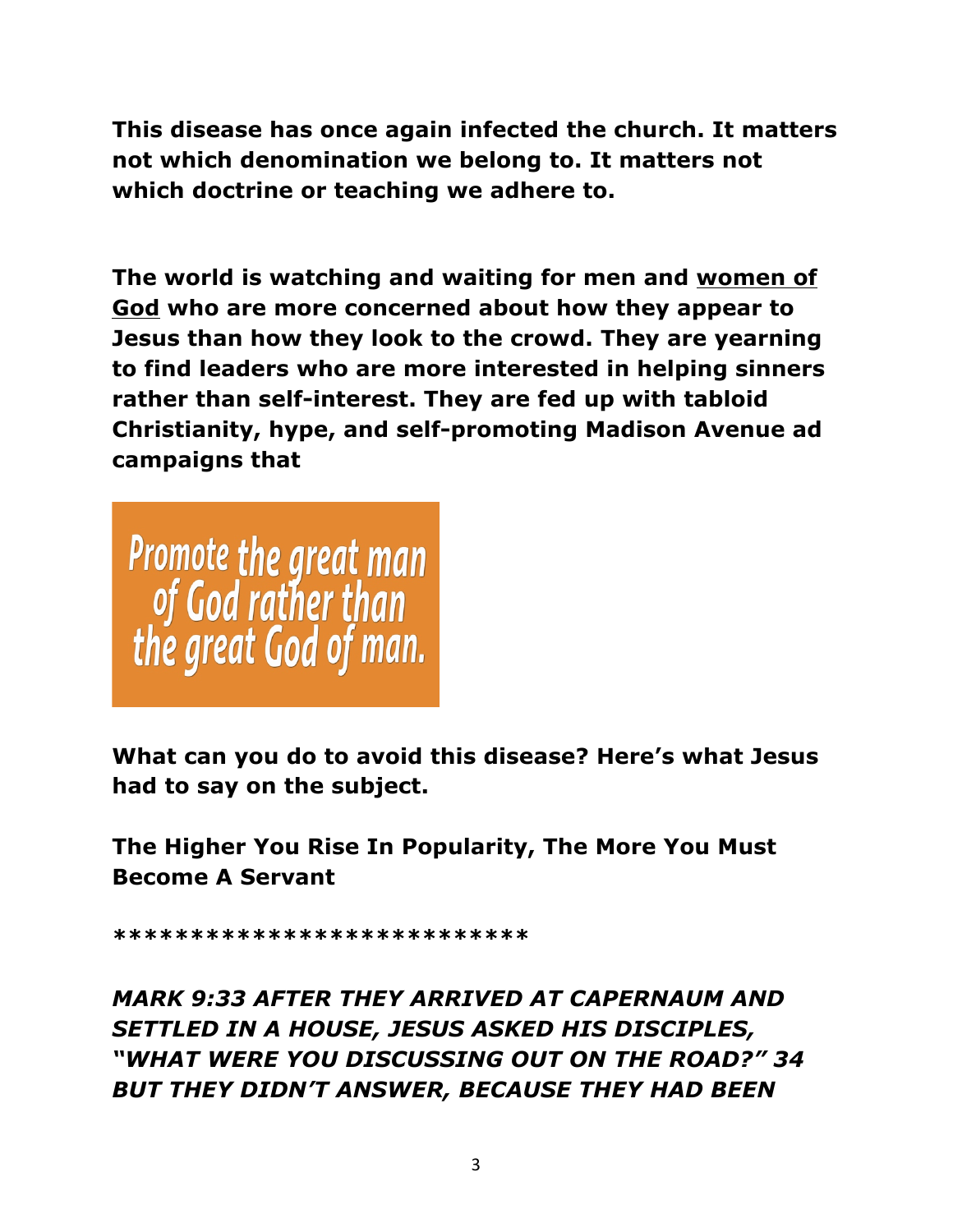*ARGUING ABOUT WHICH OF THEM WAS THE GREATEST. 35 HE SAT DOWN, CALLED THE TWELVE DISCIPLES OVER TO HIM, AND SAID, "WHOEVER WANTS TO BE FIRST MUST TAKE LAST PLACE AND BE THE SERVANT OF EVERYONE ELSE."36 THEN HE PUT A LITTLE CHILD AMONG THEM. TAKING THE CHILD IN HIS ARMS, HE SAID TO THEM, 37 "ANYONE WHO WELCOMES A LITTLE CHILD LIKE THIS ON MY BEHALF[A] WELCOMES ME, AND ANYONE WHO WELCOMES ME WELCOMES NOT ONLY ME BUT ALSO MY FATHER WHO SENT ME."*

**The thing to note in this passage is that Jesus took time to bless one little child. This was after He had already performed great miracles. He had already healed the woman with the issue of blood, fed the 5000 and walked on water, yet He took time to bless one little child.**

**Jesus prescription for this deadly disease is the concept of servant leadership. You can go to any bookstore, Christian or secular, and see all kinds of books about how to rise to the top. How to succeed in 9 easy steps. However, you do not see people teaching that the more you increase in popularity, the more you must become a servant.**

There are no celebrities to bow down to.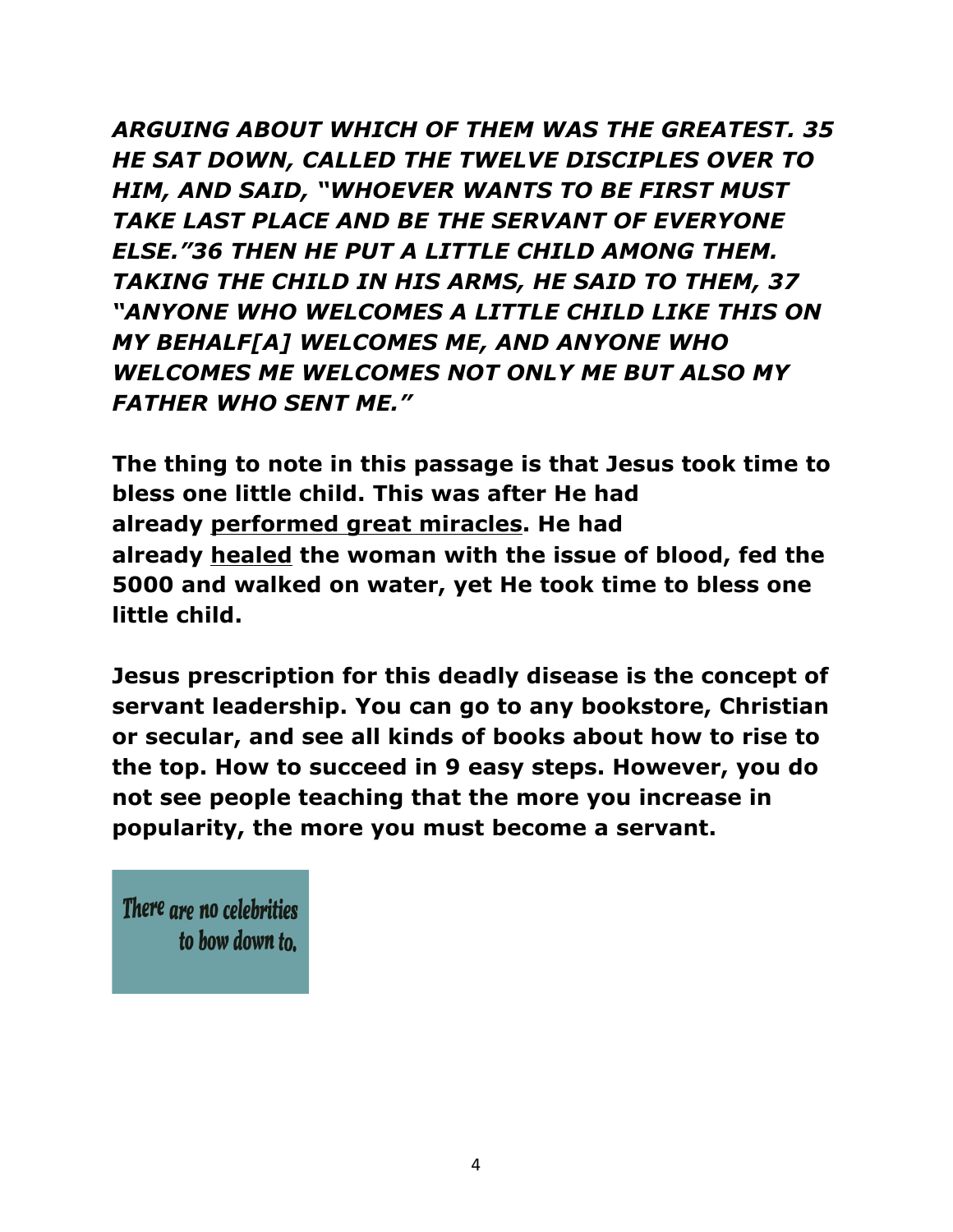

**27 Talking with him, Peter went inside and found a large gathering of people.** 

**28 He said to them: "You are well aware that it is against our law for a Jew to associate with a Gentile or visit him. But God has shown me that I should not call any man impure or unclean.** 

**29 So when I was sent for, I came without raising any objection. May I ask why you sent for me?"**

**30 Cornelius answered: "Four days ago I was in my house praying at this hour, at three in the afternoon. Suddenly a man in shining clothes stood before me** 

**31 and said, 'Cornelius, God has heard your prayer and remembered your gifts to the poor.** 

**32 Send to Joppa for Simon who is called Peter. He is a guest in the home of Simon the tanner, who lives by the sea.'** 

**33 So I sent for you immediately, and it was good of you to come. Now we are all here in the presence of God to listen to everything the Lord has commanded you to tell us."** 

**34 Then Peter began to speak: "I now realize how true it is that God does not show favoritism** 

**35 but accepts men from every nation who fear him and do what is right.**

**36 You know the message God sent to the people of Israel, telling the good news of peace through Jesus Christ, who is Lord of all.** 

**37 You know what has happened throughout Judea,** 

**beginning in Galilee after the baptism that John preached— 38 how God anointed Jesus of Nazareth with the Holy Spirit and power, and how he went around doing good and**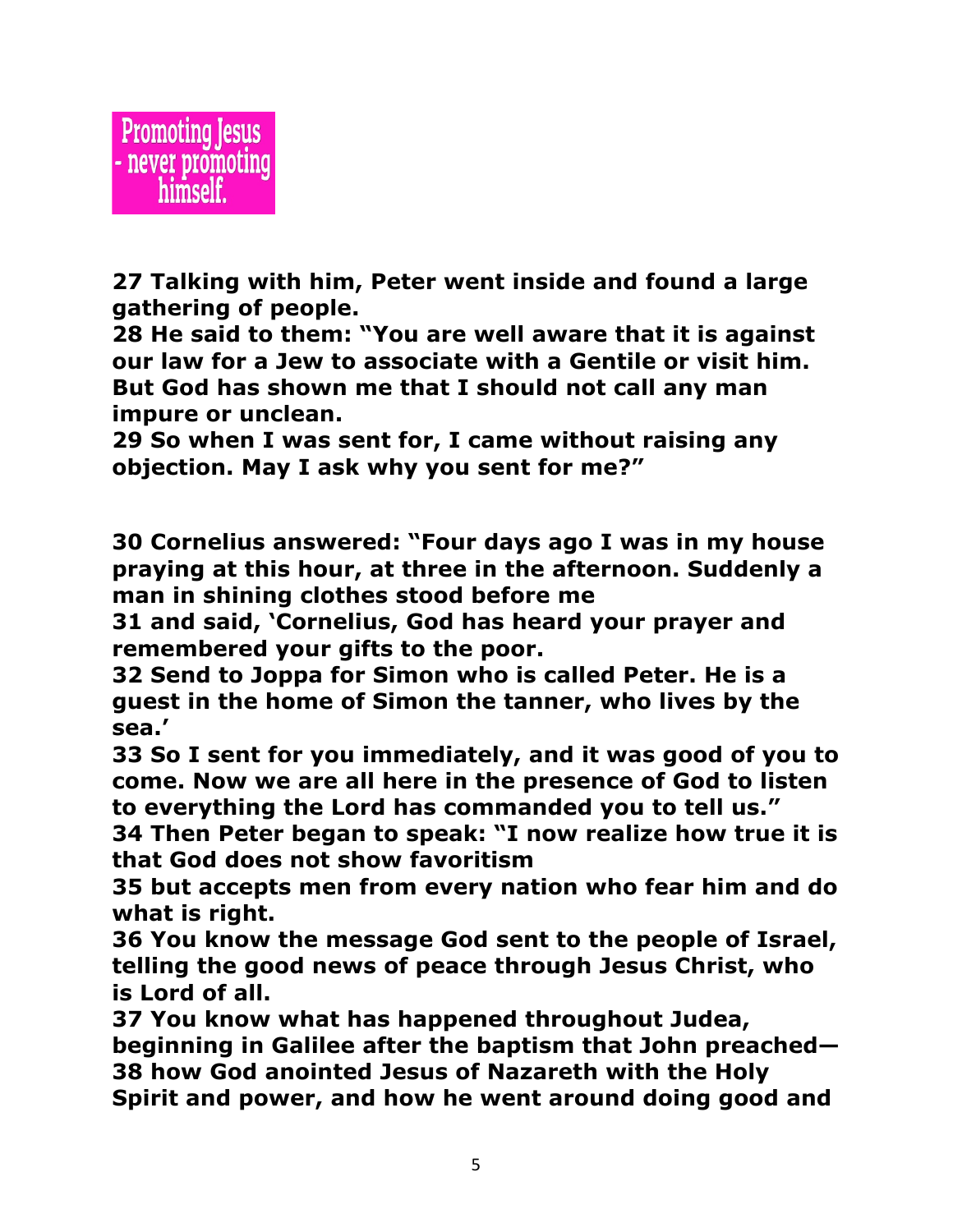**healing all who were under the power of the devil, because God was with him.** 

**39 "We are witnesses of everything he did in the country of the Jews and in Jerusalem. They killed him by hanging him on a tree,** 

**40 but God raised him from the dead on the third day and caused him to be seen.** 

**41 He was not seen by all the people, but by witnesses whom God had already chosen—by us who ate and drank with him after he rose from the dead.** 

**42 He commanded us to preach to the people and to testify that he is the one whom God appointed as judge of the living and the dead.** 

**43 All the prophets testify about him that everyone who believes in him receives forgiveness of sins through his name."** 

**Someday we are going to die**

**Jesus is the judge of the living and the dead** 

**Jesus healed people – cast out demons**

**Died on a cross**

**God raised Him from the dead**

**And anyone who believes in Him receives forgiveness through His name.**

**Acts 4:12 12 And there is salvation in no one else, for there is no other name under heaven given among men by which we must be saved."** 

**Acts 10:44 While Peter was still speaking these words, the Holy Spirit came on all who heard the message.**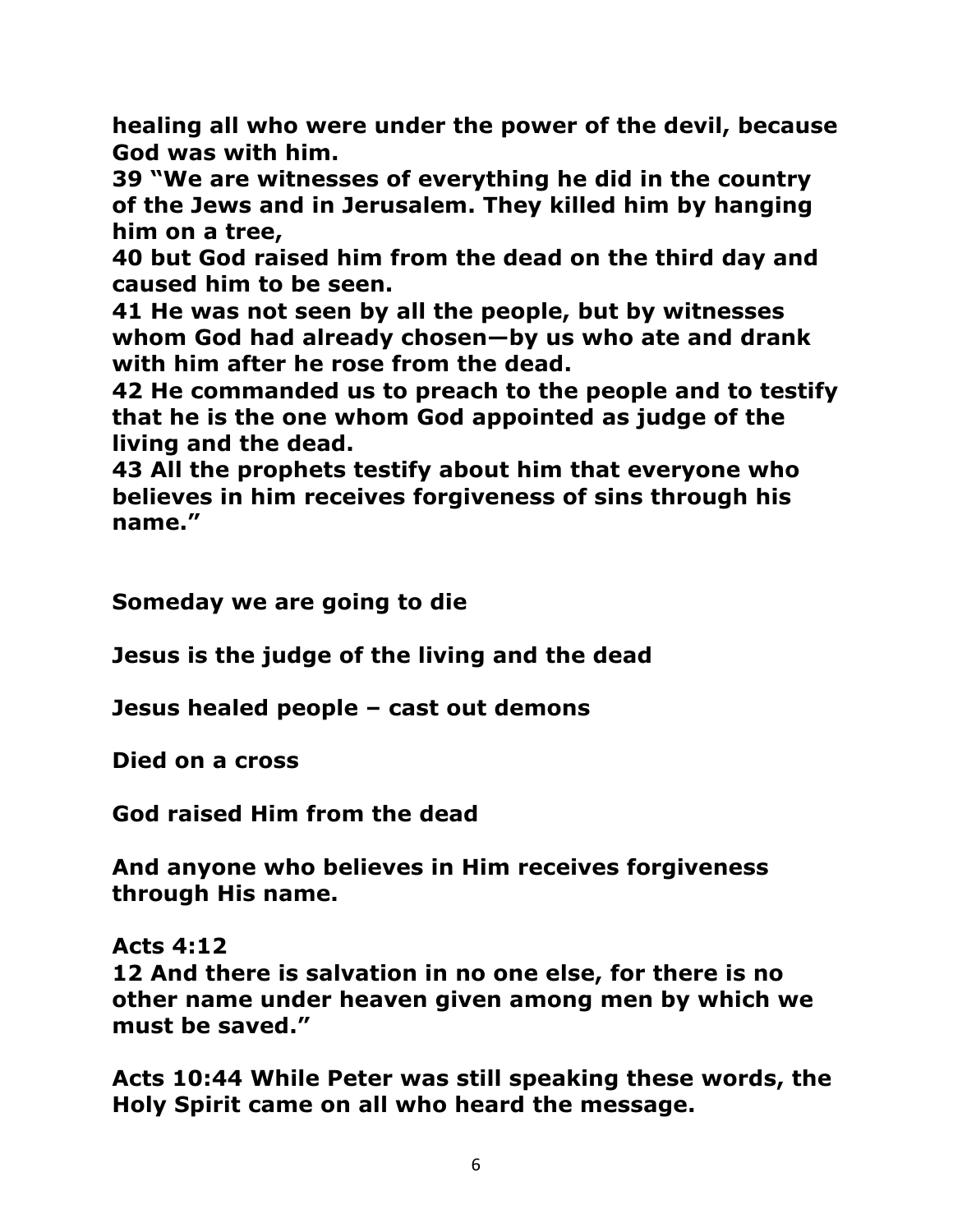**45 The circumcised believers who had come with Peter were astonished that the gift of the Holy Spirit had been poured out even on the Gentiles.** 

**46 For they heard them speaking in tongues and praising God. Then Peter said,** 

**47 "Can anyone keep these people from being baptized with water? They have received the Holy Spirit just as we have."** 

**48 So he ordered that they be baptized in the name of Jesus Christ. Then they asked Peter to stay with them for a few days.** 



## **D L Moody**

**"Well," he said, "I need a continual infilling because I leak!" He pointed to a water tank which had sprung a leak. "I'm like that!" he said. It's a fact that living in this sinful world we do need to be replenished by the Spirit.**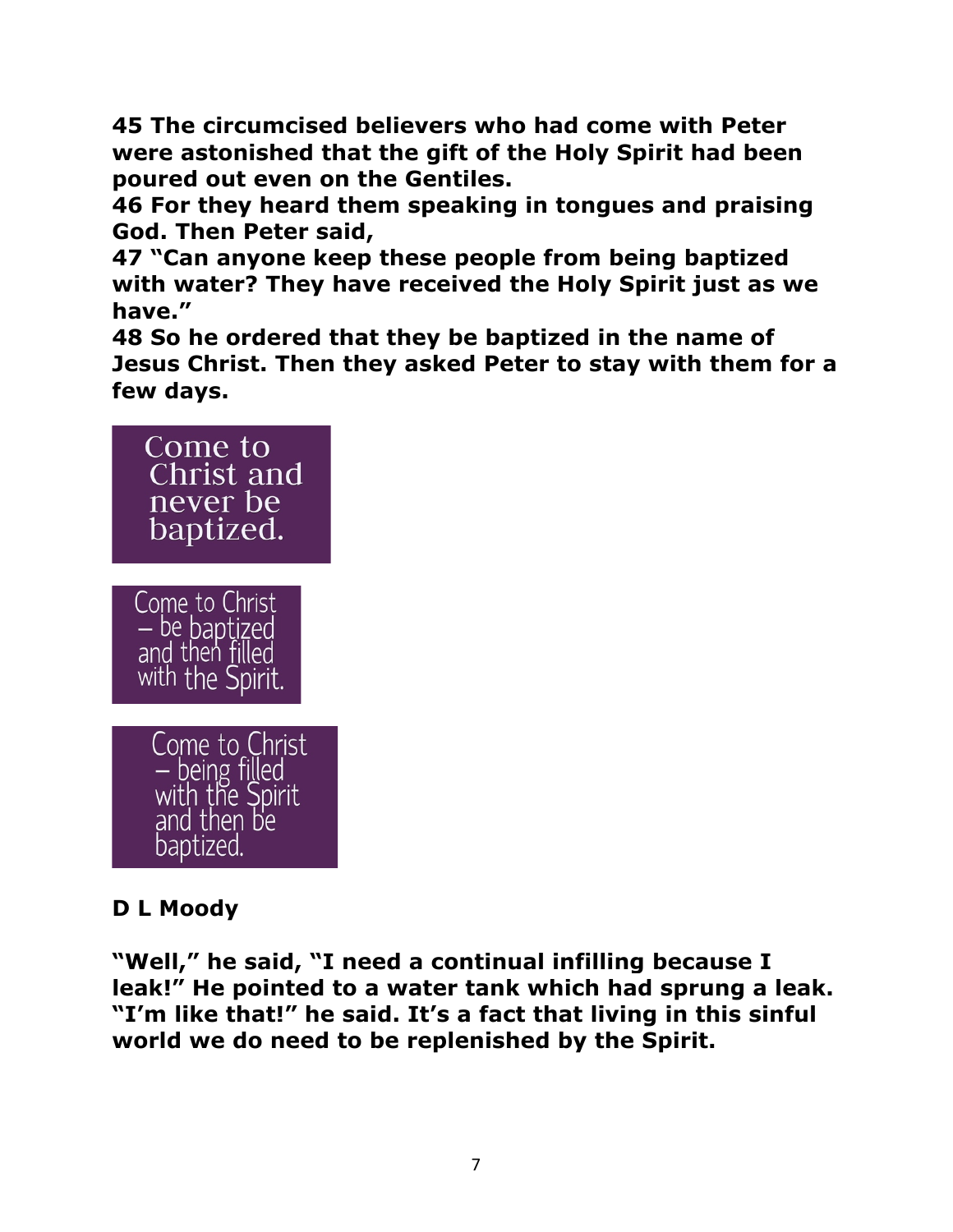**A friend of mine, an evangelist, was asked if he believed in the "second blessing". "Of course I do," he replied, "and in the 3rd, 4th, 5th blessing, and so on."**

## **Acts 11**

**1 The apostles and the brothers throughout Judea heard that the Gentiles also had received the word of God. 2 So when Peter went up to Jerusalem, the circumcised believers criticized him** 

**3 and said, "You went into the house of uncircumcised men and ate with them."** 

**Oswald Chambers wrote: When God gets us alone through suffering, heartbreak, temptation, disappointment, sickness, or by thwarted desires, a broken friendship, or a new friendship – when He get us absolutely alone, and we are totally speechless, unable to ask even one question, the He begins to teach us."**

**\*\*\*\*\*\*\*\*\*\*\*\*\*\*\*\*\*\*\*\*\*\*\*\*\*\*\*\*\***

**I don't know how you're stuck right now, or where you're stuck, or what you'd like to get out of but can't, but I want you to know that God taught me more about myself, about true character, about loving people, and relying on Him over the next three years in that church than all of my years in ministry combined.**

**Acts 11:4 Peter began and explained everything to them precisely as it had happened:** 

**5 "I was in the city of Joppa praying, and in a trance I saw a vision. I saw something like a large sheet being let down from heaven by its four corners, and it came down to where I was.** 

**6 I looked into it and saw four-footed animals of the earth, wild beasts, reptiles, and birds of the air.**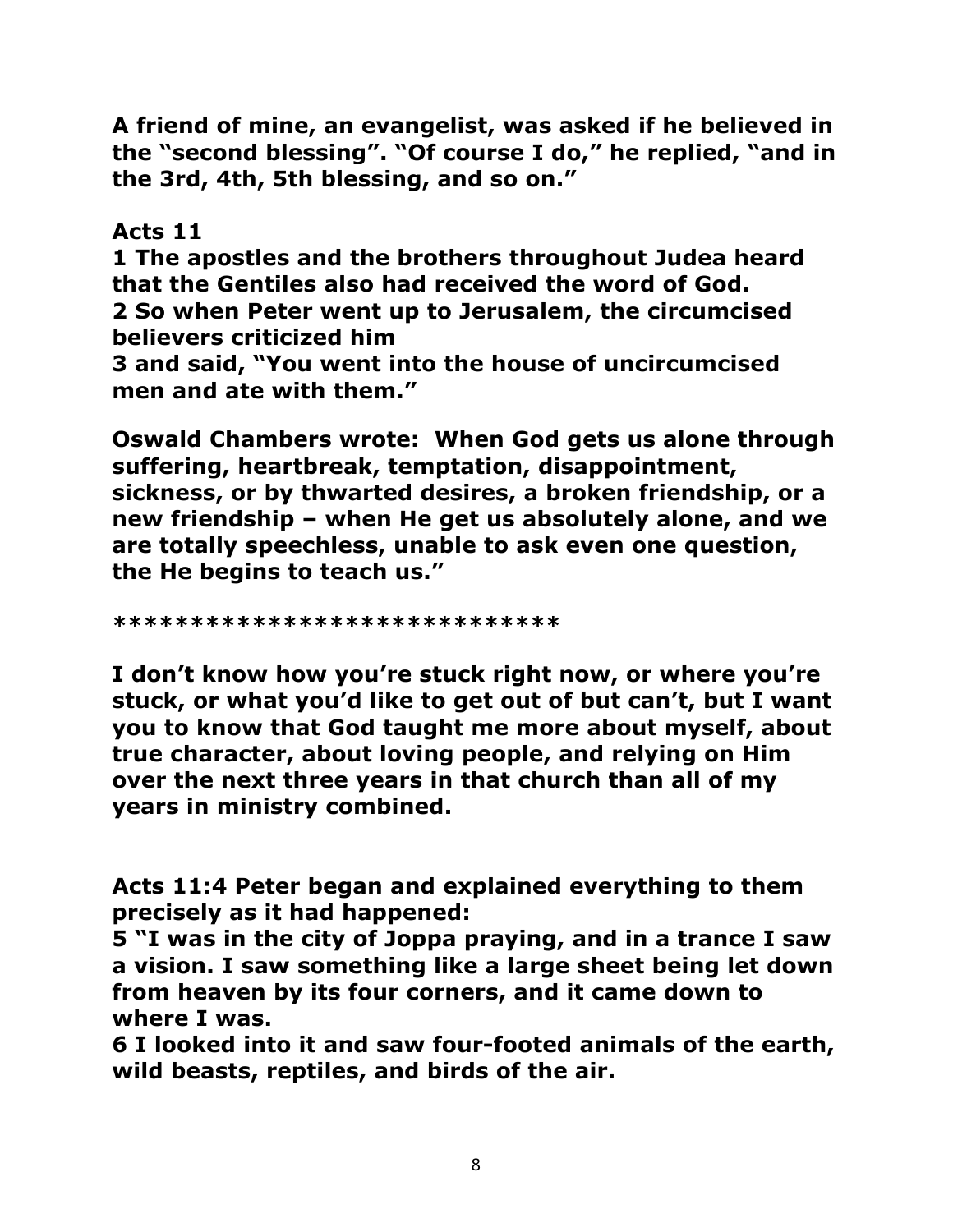**7 Then I heard a voice telling me, 'Get up, Peter. Kill and eat.'** 

**8 "I replied, 'Surely not, Lord! Nothing impure or unclean has ever entered my mouth.'** 

**9 "The voice spoke from heaven a second time, 'Do not call anything impure that God has made clean.'** 

**10 This happened three times, and then it was all pulled up to heaven again.** 

**11 "Right then three men who had been sent to me from Caesarea stopped at the house where I was staying.** 

**12 The Spirit told me to have no hesitation about going with them. These six brothers also went with me, and we entered the man's house.** 

**13 He told us how he had seen an angel appear in his house and say, 'Send to Joppa for Simon who is called Peter.** 

**14 He will bring you a message through which you and all your household will be saved.'** 

**15 "As I began to speak, the Holy Spirit came on them as he had come on us at the beginning.** 

**16 Then I remembered what the Lord had said: 'John baptized with water, but you will be baptized with the Holy Spirit.'** 

**17 So if God gave them the same gift as he gave us, who believed in the Lord Jesus Christ, who was I to think that I could oppose God?"** 

Who am I to think that I could oppose God?"